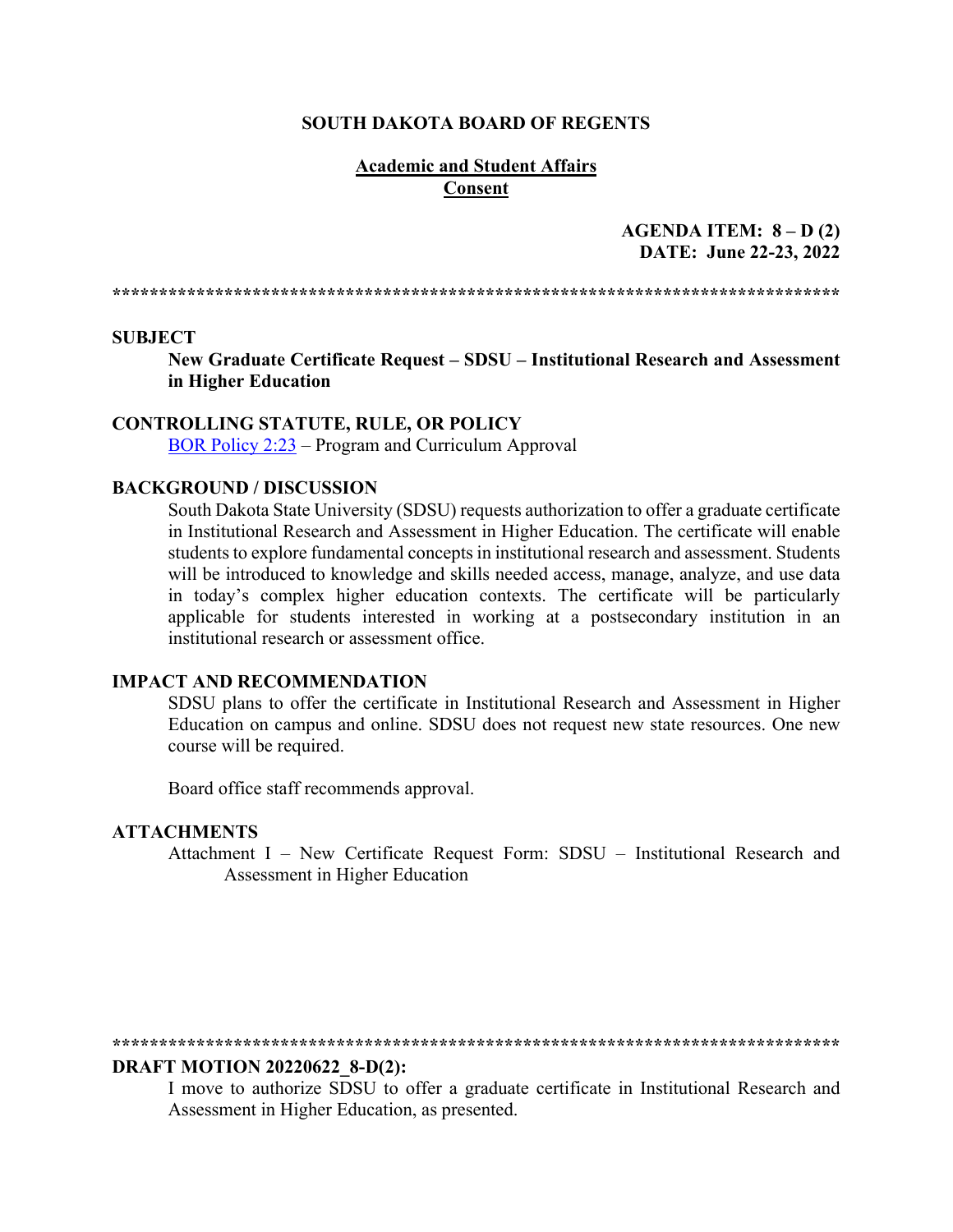

# **SOUTH DAKOTA BOARD OF REGENTS** ACADEMIC AFFAIRS FORMS

# New Certificate

| <b>UNIVERSITY:</b>                      | <b>SDSU</b>                                  |  |
|-----------------------------------------|----------------------------------------------|--|
|                                         | <b>Institutional Research and Assessment</b> |  |
| TITLE OF PROPOSED CERTIFICATE:          | in Higher Education                          |  |
| <b>INTENDED DATE OF IMPLEMENTATION:</b> | 2022-2023 Academic Year                      |  |
| <b>PROPOSED CIP CODE:</b>               | 13.0608                                      |  |
| <b>UNIVERSITY DEPARTMENT:</b>           | <b>Mathematics &amp; Statistics</b>          |  |
| <b>BANNER DEPARTMENT CODE:</b>          | <b>SMAS</b>                                  |  |
| <b>UNIVERSITY DIVISION:</b>             | Jerome J. Lohr College of Engineering        |  |
| <b>BANNER DIVISION CODE:</b>            | 3E                                           |  |

# ☒**Please check this box to confirm that:**

- The individual preparing this request has read  $\triangle$ AC Guideline 2.7, which pertains to new certificate requests, and that this request meets the requirements outlined in the guidelines.
- This request will not be posted to the university website for review of the Academic Affairs Committee until it is approved by the Executive Director and Chief Academic Officer.

### **University Approval**

*To the Board of Regents and the Executive Director: I certify that I have read this proposal, that I believe it to be accurate, and that it has been evaluated and approved as provided by university policy.*

Baug H Dunn

Institutional Approval Signature *President or Chief Academic Officer of the University*

5/3/2022 Date

# **1. Is this a graduate-level certificate or undergraduate-level certificate?**

Undergraduate Certificate □ Graduate Certificate ⊠

## **2. What is the nature/ purpose of the proposed certificate? Please include a brief (1-2 sentence) description of the academic field in this certificate.**

South Dakota State University (SDSU) requests authorization to offer an Institutional Research and Assessment in Higher Education Certificate. The graduate certificate in Institutional Research and Assessment in Higher Education will enable students to explore fundamental concepts in institutional research and assessment. Students will be introduced to knowledge and skills needed to access, manage, analyze, and use data in today's complex higher education contexts. Data use for decision-making in higher education is critical for improving student success and institutional effectiveness. The certificate will be comprised of existing graduate courses in research methods and statistics, as well as a new course focused on the foundations of institutional research and assessment. The certificate will be particularly applicable for students interested in working at a postsecondary institution in an institutional research or assessment office.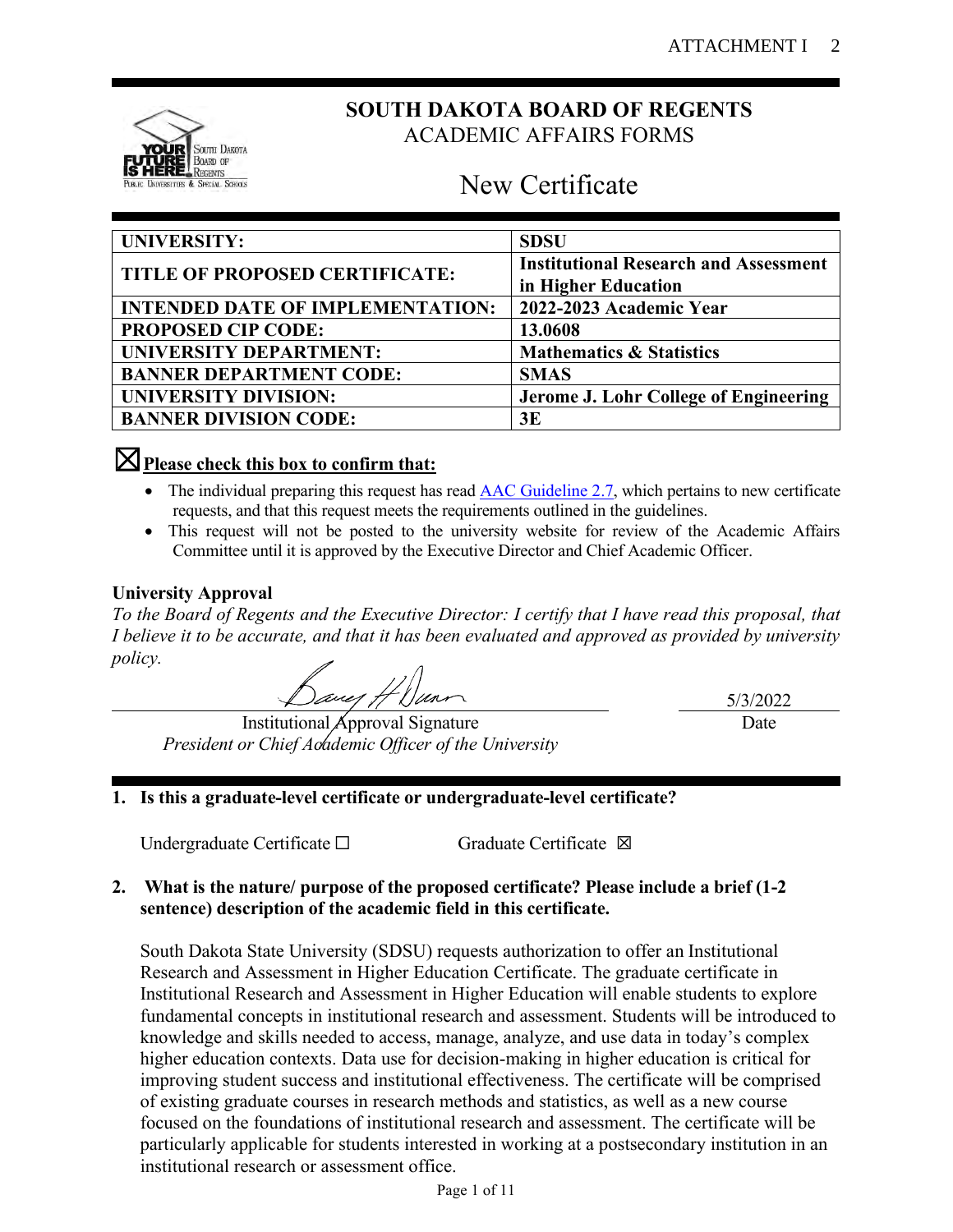SDSU does not request new state resources for the proposed certificate.

## **3. If you do not have a major in this field, explain how the proposed certificate relates to your university mission and strategic plan, and to the current Board of Regents Strategic Plan 2014-2020.**

The graduate certificate in Institutional Research and Assessment supports the professional education mission of SDSU as provided in SDCL 13-581: *Designated as South Dakota's land grant university, South Dakota State University, formerly the state college of agriculture and mechanical arts, shall be under the control of the Board of Regents and shall provide undergraduate and graduate programs of instruction in the liberal arts and sciences and professional education in agriculture, education, engineering, home economics, nursing and pharmacy, and other courses or programs as the Board of Regents may determine.*

The proposed program also supports the goals stated in the South Dakota Board of Regents Strategic Plan 2014-2020:

- *Goal 1 – Student Success*
	- Increase the number of graduate degrees awarded.
- *Goal 2 – Academic Quality and Performance*
	- Continue to approve new graduate programs.

In addition, the IR & Assessment Certificate supports SDSU's Imagine 2023 strategic plan:<sup>1</sup> *Achieve Excellence Through Transformative Education*

• Attain academic excellence: Develop and grow high-quality and distinct academic programs designed to meet the needs of diverse students and market demands.

## **4. Provide a justification for the certificate program, including the potential benefits to students and potential workforce demand for those who graduate with the credential.**

Nationally, every postsecondary institution employs trained institutional research and assessment professionals. They typically employ between 2-10 individuals in institutional research and assessment roles. These positions range from research data analysts to directors of institutional assessment to vice-presidents of institutional effectiveness. The skills needed for these positions include abilities to access, manage, analyze, and use data in today's complex higher education contexts. In addition, these positions support academic planning, decision making, accreditation, and assessment for academic institutions, while also maintaining reporting requirements for external agencies and organizations.

According to the U.S. Bureau of Labor and Statistics, computer and information research scientists expected rate of job growth is  $22\%$  (much faster than average).<sup>2</sup>The expected rate of job growth for mathematicians and statisticians is 33% (much faster than average). <sup>3</sup>For

<sup>1</sup> <https://www.sdstate.edu/imagine-2023-aspire-discover-achieve>

<sup>2</sup> Bureau of Labor Statistics, U.S. Department of Labor, *Occupational Outlook Handbook*, Computer and Information Research Scientists, at [https://www.bls.gov/ooh/computer-and-information-technology/computer-and](https://www.bls.gov/ooh/computer-and-information-technology/computer-and-information-research-scientists.htm)[information-research-scientists.htm](https://www.bls.gov/ooh/computer-and-information-technology/computer-and-information-research-scientists.htm) (visited *February 27, 2022*).

<sup>3</sup> Bureau of Labor Statistics, U.S. Department of Labor, *Occupational Outlook Handbook*, Mathematicians and Statisticians, at<https://www.bls.gov/ooh/math/mathematicians-and-statisticians.htm> (visited *February 13, 2022*).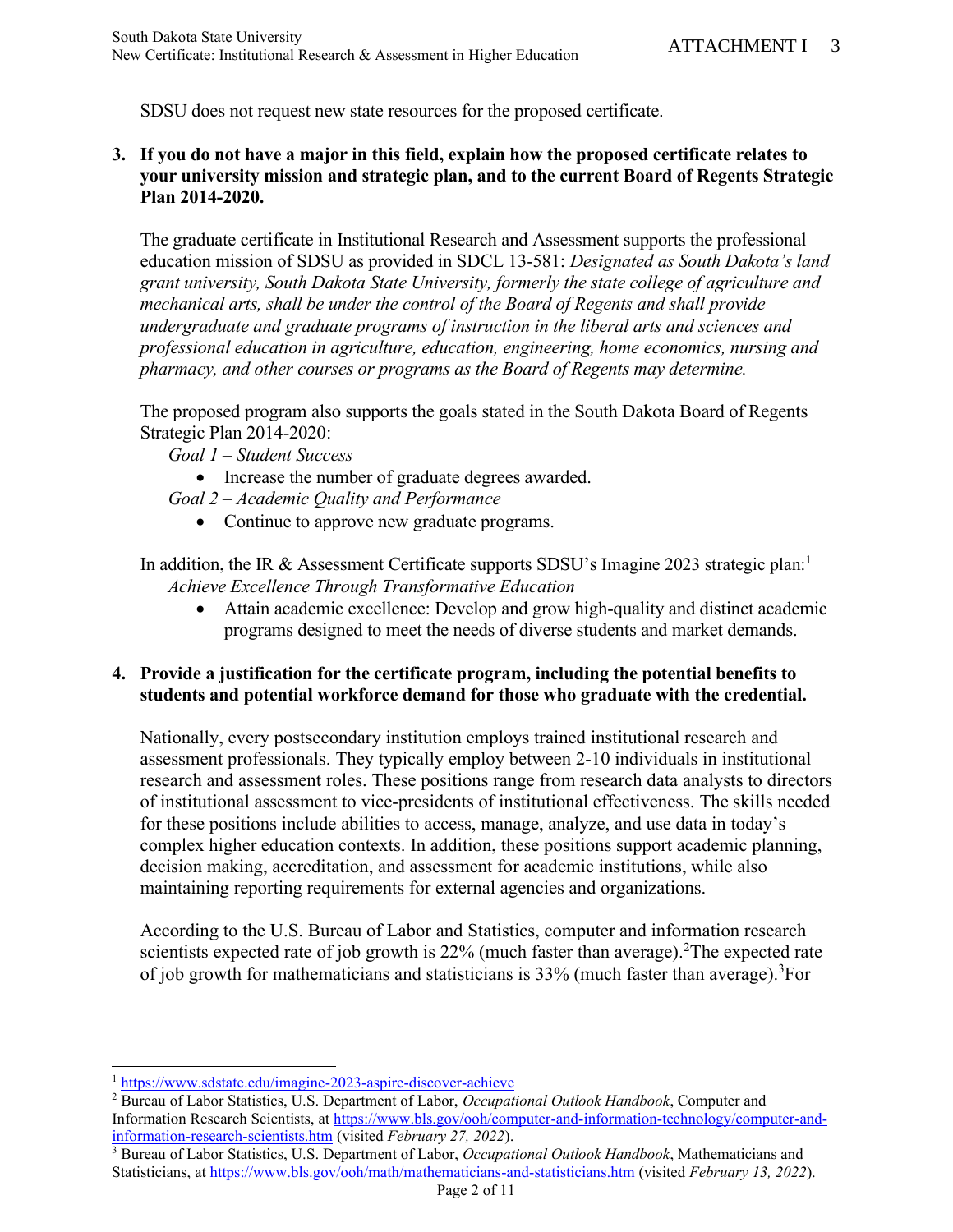Operations Research Analysts<sup>4</sup> and Management Analyst<sup>5</sup> expected rate of job growth is 25% and 14% respectively. Finally, Postsecondary Education Administrators expected rate of job growth is 8%.<sup>6</sup> The Association for Institutional Research currently lists 64 job postings on their job board.<sup>7</sup> HigherEd Jobs also lists  $334$  job listings in the areas of institutional research and planning.<sup>8</sup> The Association for the Assessment of Learning in Higher Education (AALHE) listed 6 assessment positions posted in March, 16 in February, and 9 in January.<sup>9</sup>

#### **5. Who is the intended audience for the certificate program (including but not limited to the majors/degree programs from which students are expected)?**

Relying on the both in-person and online offerings, the graduate certificate in Institutional Research and Assessment in Higher Education will provide students with coursework and professional training for higher education careers as institutional research and assessment professionals. This interdisciplinary certificate is a collaborative program drawing students from mathematics and statistics, student affairs/higher education administration, and social sciences.

The Department of Mathematics and Statistics anticipates enrolling five students per year during the first three years and growing the certificate to fifteen students per year after five years. The department's estimates are based on a similar program at Ball State University. Their program admitted 34 students from 2019-2021.They generally expect to admit 10 new students per year and are expecting to double the size of their program in the next couple of years.

## **6. Certificate Design**

**A. Is the certificate designed as a stand-alone education credential option for students not seeking additional credentials (i.e., a bachelor's or master's degree)? If so, what areas of high workforce demand or specialized body of knowledge will be addressed through this certificate?**

Practicing IR & Assessment professionals could pursue this certificate as a stand-alone education credential to enhance their knowledge in Institutional Research and Assessment. Colleges and universities have increasing institutional research and assessment needs. Higher education staff with a certificate in institutional research and assessment would have knowledge and skills to work in this area.

<sup>4</sup> Bureau of Labor Statistics, U.S. Department of Labor, *Occupational Outlook Handbook*, Operations Research Analysts, a[t https://www.bls.gov/ooh/math/operations-research-analysts.htm](https://www.bls.gov/ooh/math/operations-research-analysts.htm) (visited *February 05, 2022*).

<sup>5</sup> Bureau of Labor Statistics, U.S. Department of Labor, *Occupational Outlook Handbook*, Management Analysts, a[t https://www.bls.gov/ooh/business-and-financial/management-analysts.htm](https://www.bls.gov/ooh/business-and-financial/management-analysts.htm) (visited *February 13, 2022*).

<sup>6</sup> Bureau of Labor Statistics, U.S. Department of Labor, *Occupational Outlook Handbook*, Postsecondary Education Administrators, a[t https://www.bls.gov/ooh/management/postsecondary-education-administrators.htm](https://www.bls.gov/ooh/management/postsecondary-education-administrators.htm) (visited *February 06, 2022*).

<sup>7</sup> Association for Institutional Research, Job Board, at <https://www.airweb.org/resources/job-board> (visited *March 15, 2022*).

<sup>8</sup> HigherEd Jobs, Job Listings, at<https://www.higheredjobs.com/admin/search.cfm?JobCat=31> (visited *March 15, 2022*).

<sup>&</sup>lt;sup>9</sup> Association for the Assessment of Learning in Higher Education, ASSESS Listserv, a[t https://www.aalhe.org/](https://www.aalhe.org/) (visited *March 15, 2022*).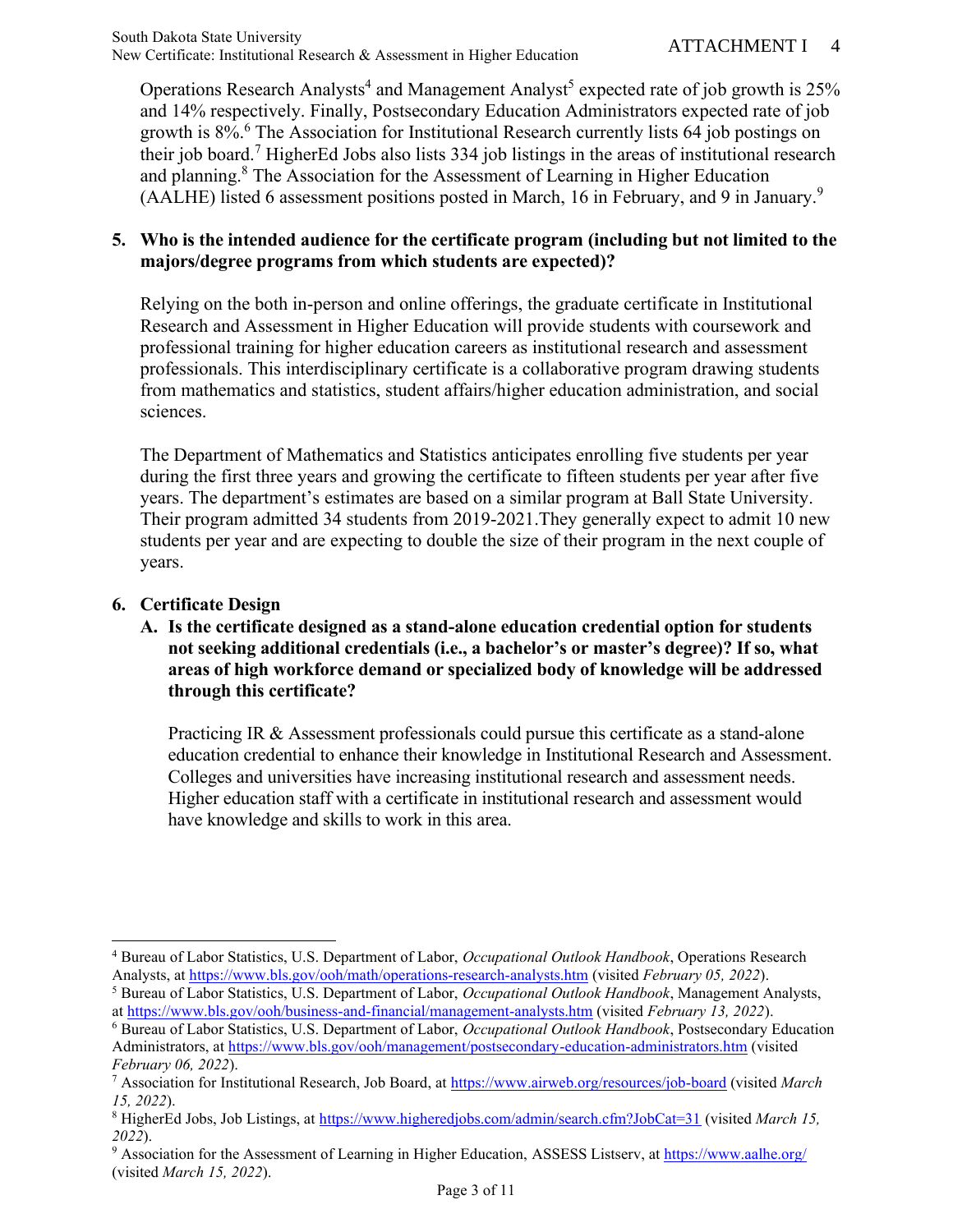### **B. Is the certificate a value added credential that supplements a student's major field of study? If so, list the majors/programs from which students would most benefit from adding the certificate.**

Yes, this certificate would serve as a value-added credential to supplement a variety of data and research-related programs (e.g., Computational Science and Statistics, Counseling and Human Resource Development, Educational Administration, Data Science, Statistics, Economics, and Nursing). It will provide majors with additional knowledge and skills specific to a higher education setting. The certificate also provides an additional credential for job opportunities utilizing their professional training in institutional research and assessment.

**C. Is the certificate a stackable credential with credits that apply to a higher level credential (i.e., associate, bachelor's, or master's degree)? If so, indicate the program(s) to which the certificate stacks and the number of credits from the certificate that can be applied to the program.** 

While there is some overlap between the certificate and existing programs this is not intended as a stackable certificate.

## **7. List the courses required for completion of the certificate in the table below (if any new courses are proposed for the certificate, please attach the new course requests to this form).**

AAC Guideline 2.7 limits certificates to nine to twelve credit hours unless valid reasons exist to exceed the limit. SDSU requests an exception to the guideline to allow for the graduate certificate to require fifteen credits. The discipline standard typically requires at least fifteen credit hours. Comparable graduate certificates include Ball State University  $-15$  credits<sup>10</sup>, Florida State University – 15 credits<sup>11</sup>, Indiana University Bloomington – 18 credits<sup>12</sup>, Kent State University – 18 credits<sup>13</sup>, Pennsylvania State University – 15 credits<sup>14</sup>, Sam Houston State University – 15 credits<sup>15</sup>, University of Kentucky – 15 credits<sup>16</sup>, and UC San Diego – 18 credits<sup>17</sup>. SDSU's program is modeled after these similar programs by requiring the completion of coursework in research, statistics, and institutional research, along with a practicum or internship experience focused on institutional research or higher education assessment. The exception will allow the program to include the required depth of statistics and data analysis required for professionals in this field as well as an internship to apply this

<sup>13</sup> Kent State University - Institutional Research and Assessment Certificate

<https://www.kent.edu/ehhs/fla/eval/institutional-research-assessment-certificate>

<sup>&</sup>lt;sup>10</sup> Ball State University - Institutional Research Certificate

[https://www.bsu.edu/academics/collegesanddepartments/educational-psychology/academic-programs/graduate](https://www.bsu.edu/academics/collegesanddepartments/educational-psychology/academic-programs/graduate-certificates-and-licensures/institutional-research)[certificates-and-licensures/institutional-research](https://www.bsu.edu/academics/collegesanddepartments/educational-psychology/academic-programs/graduate-certificates-and-licensures/institutional-research)

<sup>&</sup>lt;sup>11</sup> Florida State University - Institutional Research Certificate<https://education.fsu.edu/ir> <sup>12</sup> Indiana University Bloomington - Institutional Research Certificate

<https://education.indiana.edu/programs/graduate/certificate/institutional-research.html>

<sup>&</sup>lt;sup>14</sup> Pennsylvania State University - Institutional Research Certificate

<https://bulletins.psu.edu/graduate/programs/certificates/institutional-research-graduate-credit-certificate-program/> <sup>15</sup> Sam Houston State University - Higher Education Assessment and Institutional Research Certificate

[http://catalog.shsu.edu/graduate-and-professional/college-departments/education/educational-leadership/higher](http://catalog.shsu.edu/graduate-and-professional/college-departments/education/educational-leadership/higher-education-assessment-instituional-research-certificate/#curriculumtext)[education-assessment-instituional-research-certificate/#curriculumtext](http://catalog.shsu.edu/graduate-and-professional/college-departments/education/educational-leadership/higher-education-assessment-instituional-research-certificate/#curriculumtext)

<sup>16</sup> University of Kentucky - Research Methods in Education Certificate [https://education.uky.edu/epe/research](https://education.uky.edu/epe/research-methods/graduate-certificate/)[methods/graduate-certificate/](https://education.uky.edu/epe/research-methods/graduate-certificate/)

<sup>&</sup>lt;sup>17</sup> UC San Diego - Institutional Research Certificate [https://extension.ucsd.edu/courses-and-programs/institutional](https://extension.ucsd.edu/courses-and-programs/institutional-research)[research](https://extension.ucsd.edu/courses-and-programs/institutional-research)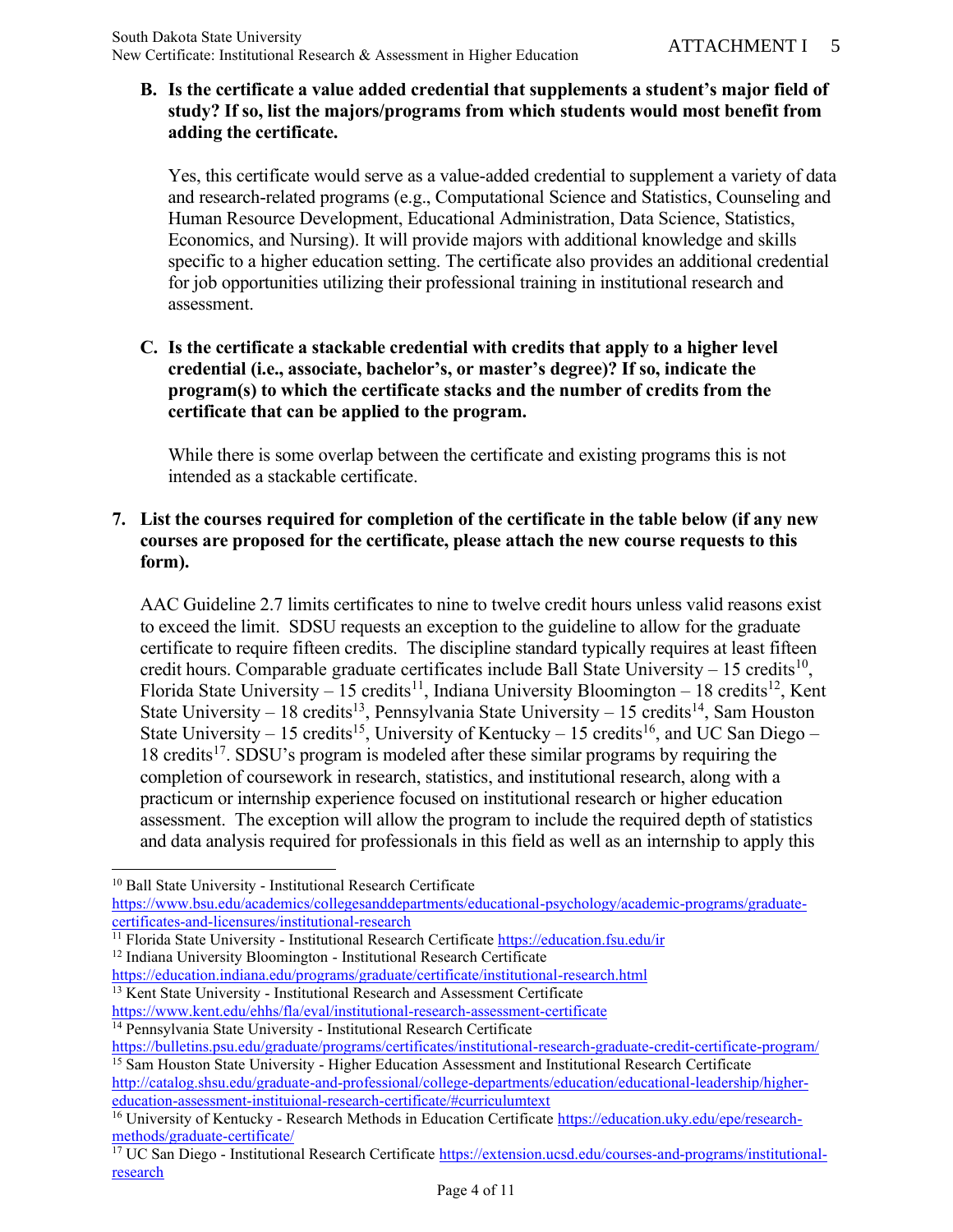knowledge and skill in the higher education setting. This certificate will blend naturally and efficiently with existing programs such as the M.S. in Data Science and M.S. in Statistics. EDER 605 Foundation of Institutional Research and Assessment in Higher Education (3 cr.) is a new course that will provide the necessary foundation of skills and experiences to enter the field of institutional research or assessment.

Students may complete the certificate with fifteen credits if they choose a research or statistics and analytics courses that does not requires a prerequisite. The courses with prerequisites are part of current plans of study for majors in Data Science, Statistics, and Nursing.

SDSU has collaborated with Dakota State University and included INFS 762 Data Warehousing and Data Mining and INFS 764 Big Data Analytics in the Statistics & Analytics course list. These courses are part of the program requirements for the M.S. in Analytics and M.S. in Information Systems.

|               |               |                                  |                                 | <b>Credit</b> | <b>New</b>                 |
|---------------|---------------|----------------------------------|---------------------------------|---------------|----------------------------|
| <b>Prefix</b> | <b>Number</b> | <b>Course Title</b>              | <b>Prerequisites for Course</b> | <b>Hours</b>  | ( <b>ves</b> , <b>no</b> ) |
| <b>EDER</b>   | 605           | Foundations of Institutional     | None                            |               | Yes                        |
|               |               | Research and Assessment in       |                                 |               |                            |
|               |               | <b>Higher Education</b>          |                                 |               |                            |
| <b>STAT</b>   | 794           | Internship                       | None                            |               | N <sub>o</sub>             |
|               |               | Research Methods - Select one    | Refer to list                   |               | N <sub>o</sub>             |
|               |               | course from the list below.      |                                 |               |                            |
|               |               | Statistics & Analytics - Select  | Refer to list                   | 6             | No.                        |
|               |               | two courses from the list below. |                                 |               |                            |
|               |               |                                  | Subtotal                        | 15            |                            |

### **Research Methods** - Select one course from the list:

|               |               |                                                         |                                          | <b>Credit</b> | <b>New</b>     |
|---------------|---------------|---------------------------------------------------------|------------------------------------------|---------------|----------------|
| <b>Prefix</b> | <b>Number</b> | <b>Course Title</b>                                     | <b>Prerequisites for Course</b>          | <b>Hours</b>  | (yes, no)      |
| CHRD/         | 602           | Research & Evaluation in                                | None                                     | 3             | N <sub>o</sub> |
| <b>HDFS</b>   |               | Counseling and Human<br>Development                     |                                          |               |                |
| <b>CMST</b>   | 787           | Research in Communication and<br>Media                  | None                                     | 3             | N <sub>o</sub> |
| <b>ECON</b>   | 707           | Research Methodology in<br><b>Applied Economics</b>     | None                                     | 3             | No             |
| <b>EDER</b>   | 610           | <b>Introduction to Research</b>                         | None                                     | 3             | N <sub>o</sub> |
| <b>EDER</b>   | 614           | <b>Advanced Education Research</b><br>Design & Analysis | None                                     | 3             | No             |
| <b>EDER</b>   | 711           | <b>Educational Assessment</b>                           | None                                     | 3             | N <sub>o</sub> |
| <b>HNS</b>    | 708           | Applied Research and Evidence<br><b>Based Analysis</b>  | None                                     | 3             | N <sub>o</sub> |
| <b>MCOM</b>   | 786           | <b>Conducting Professional</b><br>Research              | None                                     | 3             | N <sub>o</sub> |
| <b>NURS</b>   | 721           | Assessment and Evaluation in<br>Nursing Education       | NURS 720 (3 cr.)                         | 3             | N <sub>o</sub> |
| <b>NURS</b>   | 825           | Qualitative Research Methods in<br>Nursing              | NURS 815 (3 cr.) and<br>NURS 820 (3 cr.) | 3             | N <sub>o</sub> |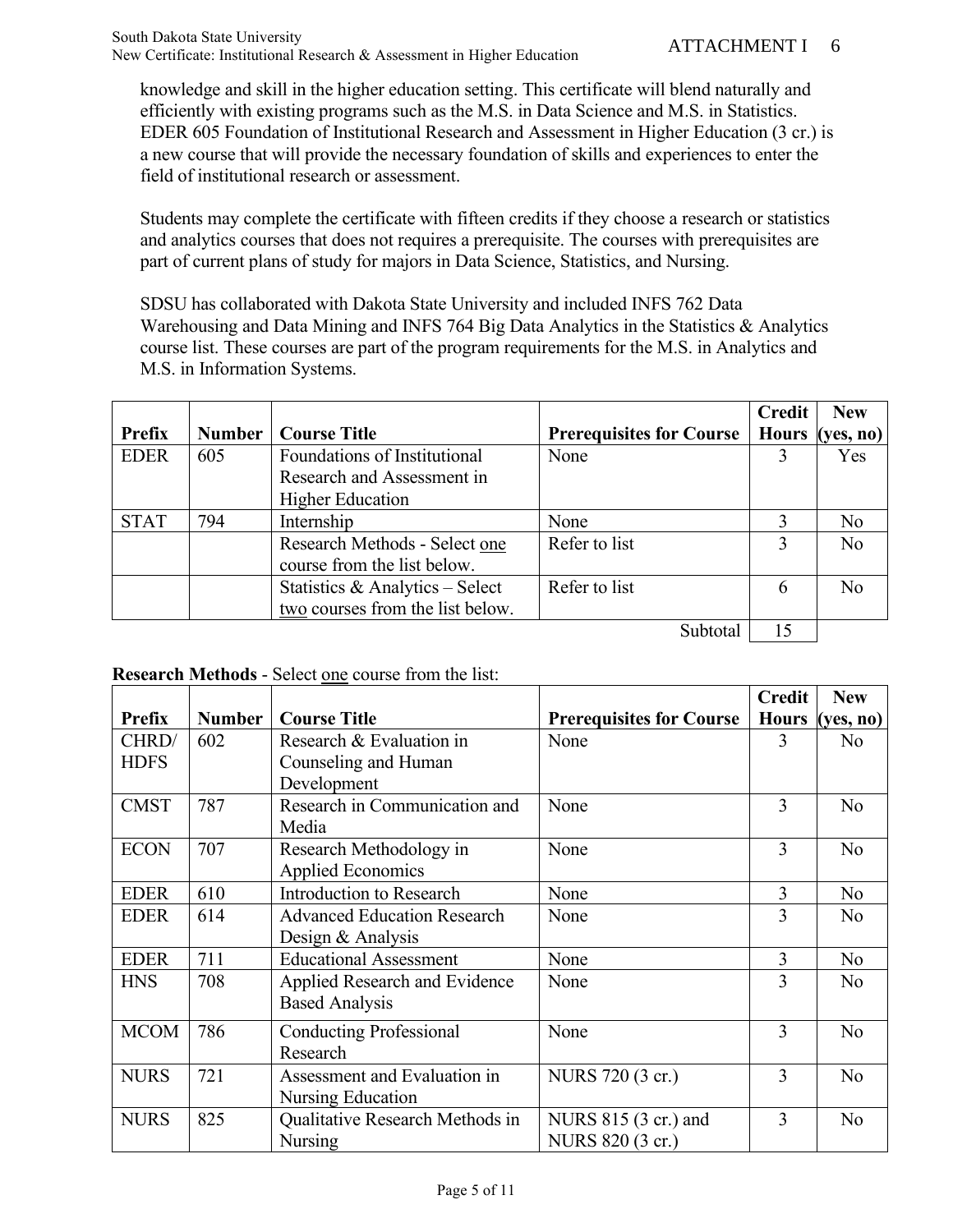|             |               |                                    |                                 | <b>Credit</b>  | <b>New</b>     |
|-------------|---------------|------------------------------------|---------------------------------|----------------|----------------|
| Prefix      | <b>Number</b> | <b>Course Title</b>                | <b>Prerequisites for Course</b> | <b>Hours</b>   | (yes, no)      |
| <b>ECON</b> | 705           | Econometrics                       | None                            | 3              | No             |
| <b>HSC</b>  | 631           | <b>Biostatistics I</b>             | None                            | $\overline{3}$ | N <sub>o</sub> |
| <b>HSC</b>  | 731           | <b>Biostatistics II</b>            | HSC 631 (3 cr.)                 | $\overline{3}$ | N <sub>o</sub> |
| <b>STAT</b> | 515           | R Programming                      | CSC 150 (3 cr.) or INFO         | $\overline{3}$ | N <sub>o</sub> |
|             |               |                                    | $101(3 \text{ cr.})$            |                |                |
| <b>STAT</b> | 541           | <b>Statistical Methods II</b>      | None                            | $\overline{3}$ | N <sub>o</sub> |
| <b>STAT</b> | 545           | Nonparametric Statistics           | STAT 281 (3 cr.) or STAT        | $\overline{3}$ | N <sub>o</sub> |
|             |               |                                    | 381 (3 cr.) or STAT 382 (3)     |                |                |
|             |               |                                    | cr.)                            |                |                |
| <b>STAT</b> | 551           | Predictive Analytics               | STAT 686 (3 cr.) and            | 3              | N <sub>o</sub> |
|             |               |                                    | $[STAT 515 (3 cr.)$ or          |                |                |
|             |               |                                    | STAT 600 (3 cr.)]               |                |                |
| <b>STAT</b> | 553           | <b>Applied Bayesian Statistics</b> | MATH 125 (4 cr.) and            | 3              | N <sub>o</sub> |
|             |               |                                    | STAT 482 (3 cr.) and            |                |                |
|             |               |                                    | $[STAT 514 (3 cr.)$ or          |                |                |
|             |               |                                    | STAT 515 (3 cr.)]               |                |                |
| <b>STAT</b> | 601           | Modern Applied Statistics I        | STAT 541 (3 cr.) and            | 3              | N <sub>o</sub> |
|             |               |                                    | STAT 600 (3 cr.)                |                |                |
| <b>STAT</b> | 602           | Modern Applied Statistics II       | STAT 601 (3 cr.)                | $\mathfrak{Z}$ | N <sub>o</sub> |
| <b>STAT</b> | 686           | Regression Analysis I              | MATH 515 (3 cr.) and            | $\overline{3}$ | N <sub>o</sub> |
|             |               |                                    | STAT 684 (3 cr.)                |                |                |
| <b>STAT</b> | 687           | Regression Analysis II             | <b>STAT 686</b>                 | $\overline{3}$ | N <sub>o</sub> |
| <b>INFS</b> | 762           | Data Warehousing and Data          | INFS 605 (3 cr.) and INFS       | 3              | N <sub>o</sub> |
|             |               | Mining (DSU)                       | 760 (3 cr.)                     |                |                |
| <b>INFS</b> | 774           | <b>Big Data Analytics (DSU)</b>    | None                            | $\mathfrak{Z}$ | N <sub>o</sub> |
| <b>NURS</b> | 830           | Quantitative Methods in Nursing    | HSC 631 (3 cr.), NURS           | 3              | N <sub>o</sub> |
|             |               | Research                           | 815 (3 cr.), and NURS 820       |                |                |
|             |               |                                    | $(3 \text{ cr.})$               |                |                |

**Statistics & Analytics** – Select two courses from the list:

### **8. Student Outcome and Demonstration of Individual Achievement.**

*Board Policy 2:23 requires certificate programs to "have specifically defined student learning outcomes.* 

**A. What specific knowledge and competencies, including technology competencies, will all students demonstrate before graduation**? *The knowledge and competencies should be specific to the program and not routinely expected of all university graduates.*

Students completing this certificate will:

- Examine fundamental knowledge and skills for conducting institutional research and assessment in higher education.
- Use appropriate data management and data analysis techniques to summarize data and interpret results.
- Apply good practices of institutional research, assessment, and survey design to collect information related to institutional effectiveness, student outcomes, and compliance reporting.

### **B. Complete the table below to list specific learning outcomes – knowledge and**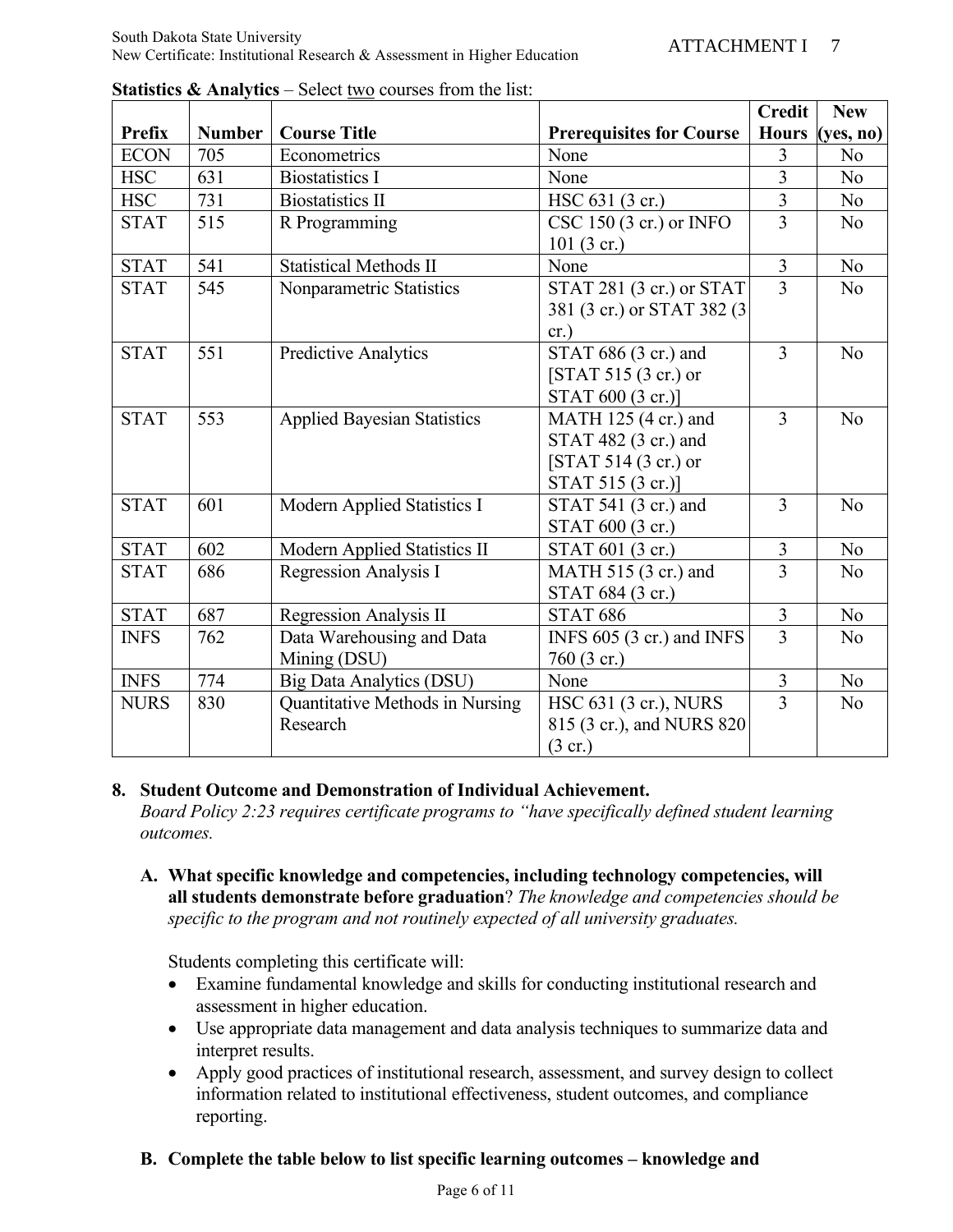|                                                 |             |          | Program Courses that Address the Outcomes |            |
|-------------------------------------------------|-------------|----------|-------------------------------------------|------------|
|                                                 | Foundations |          |                                           |            |
|                                                 | of IR $\&$  |          |                                           |            |
| <b>Individual Student Outcome</b>               | Assessment  |          |                                           |            |
|                                                 | in Higher   | Research | Statistics &                              |            |
|                                                 | Education   | Methods  | Analytics                                 | Internship |
| Examine fundamental knowledge and skills for    | X           |          |                                           | X          |
| conducting institutional research and           |             |          |                                           |            |
| assessment in higher education.                 |             |          |                                           |            |
| Use appropriate data management and data        |             | X        | X                                         | X          |
| analysis techniques to summarize data and       |             |          |                                           |            |
| interpret results.                              |             |          |                                           |            |
| Apply good practices of institutional research, | X           | X        |                                           | Χ          |
| assessment, and survey design to collect        |             |          |                                           |            |
| information related to institutional            |             |          |                                           |            |
| effectiveness, student outcomes, and            |             |          |                                           |            |
| compliance reporting.                           |             |          |                                           |            |

#### **competencies – for courses in the proposed program in each row.**

#### **9. Delivery Location.**

*Note: The accreditation requirements of the Higher Learning Commission (HLC) require Board approval for a university to offer programs off-campus and through distance delivery.*

**A. Complete the following charts to indicate if the university seeks authorization to deliver the entire program on campus, at any off campus location (e.g., USD Community College for Sioux Falls, Black Hills State University-Rapid City, Capital City Campus, etc.) or deliver the entire program through distance technology (e.g., as an on-line program)?**

|           | Yes/No | <b>Intended Start Date</b> |
|-----------|--------|----------------------------|
| On campus | Yes    | 2022-2023 Academic Year    |
|           |        |                            |
|           |        |                            |

|            | Yes/No         | If Yes, list location(s) | <b>Intended Start Date</b> |
|------------|----------------|--------------------------|----------------------------|
| Off campus | N <sub>o</sub> |                          |                            |

|                          | Yes/No         | If Yes, identify delivery methods<br>Delivery methods are defined i. | <b>Intended Start Date</b> |
|--------------------------|----------------|----------------------------------------------------------------------|----------------------------|
| <b>Distance Delivery</b> | Yes            | $015$ – Internet Asynchronous –                                      | 2023-2024 Academic         |
| (online/other distance   |                | <b>Term Based Instruction</b>                                        | Year                       |
| delivery methods)        |                | $018$ – Internet Synchronous                                         |                            |
| <b>Does another BOR</b>  | N <sub>0</sub> | If yes, identify institutions:                                       |                            |
| institution already have |                |                                                                      |                            |
| authorization to offer   |                |                                                                      |                            |
| the program online?      |                |                                                                      |                            |
|                          |                |                                                                      |                            |

**B. Complete the following chart to indicate if the university seeks authorization to deliver more than 50% but less than 100% of the certificate through distance learning (e.g., as**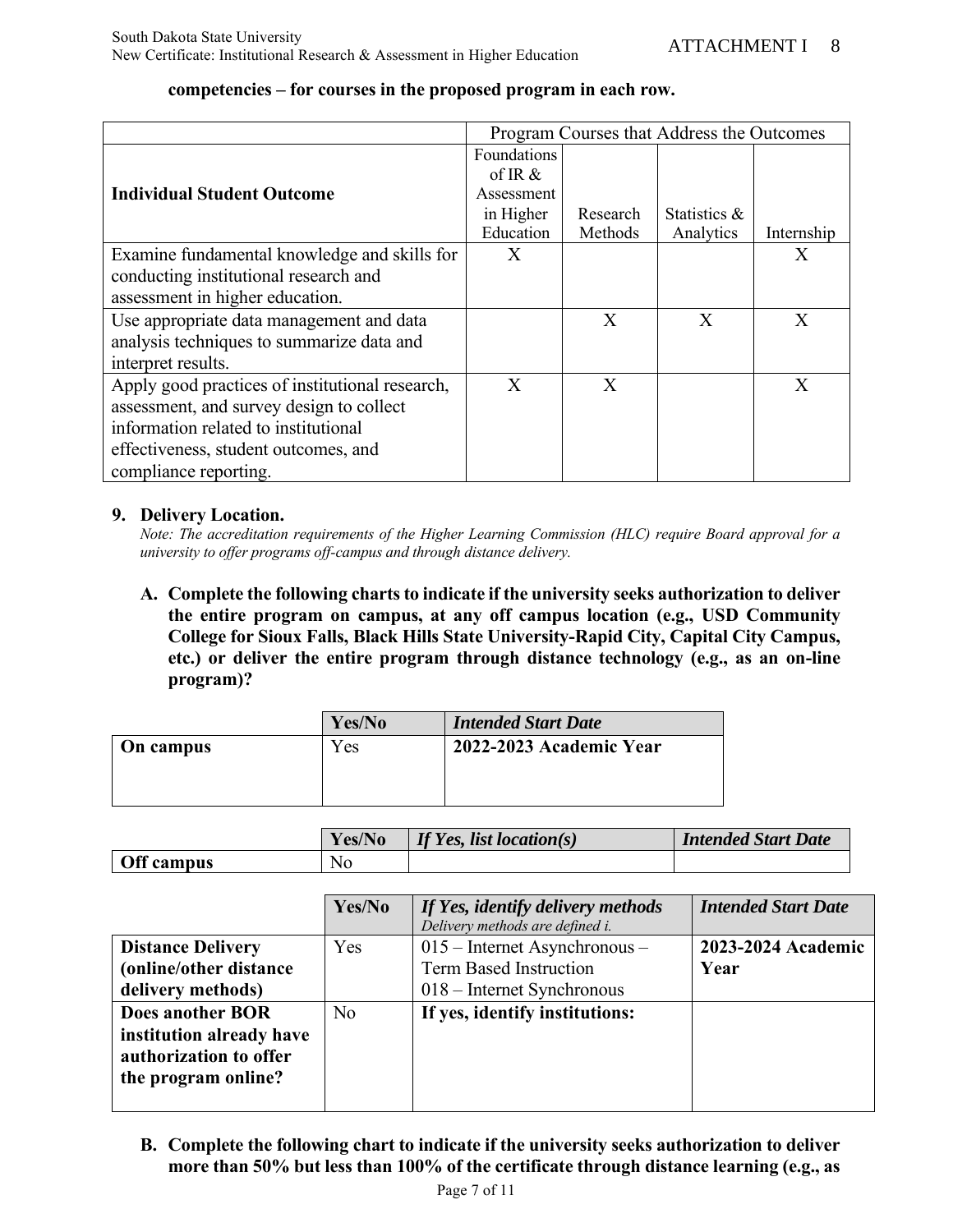**an on-line program)?** *This question responds to HLC definitions for distance delivery.*

|                          | Yes/No | If Yes, identify delivery methods | <b>Intended Start Date</b> |
|--------------------------|--------|-----------------------------------|----------------------------|
| <b>Distance Delivery</b> | No.    |                                   |                            |
| (online/other distance)  |        |                                   |                            |
| delivery methods)        |        |                                   |                            |

## **10. Additional Information:**

## **Admission Requirements**

GRE: Not required TOEFL: 71 Internet-based TOEFL Essentials: 7.5 IELTS: 6.0 Duolingo: 100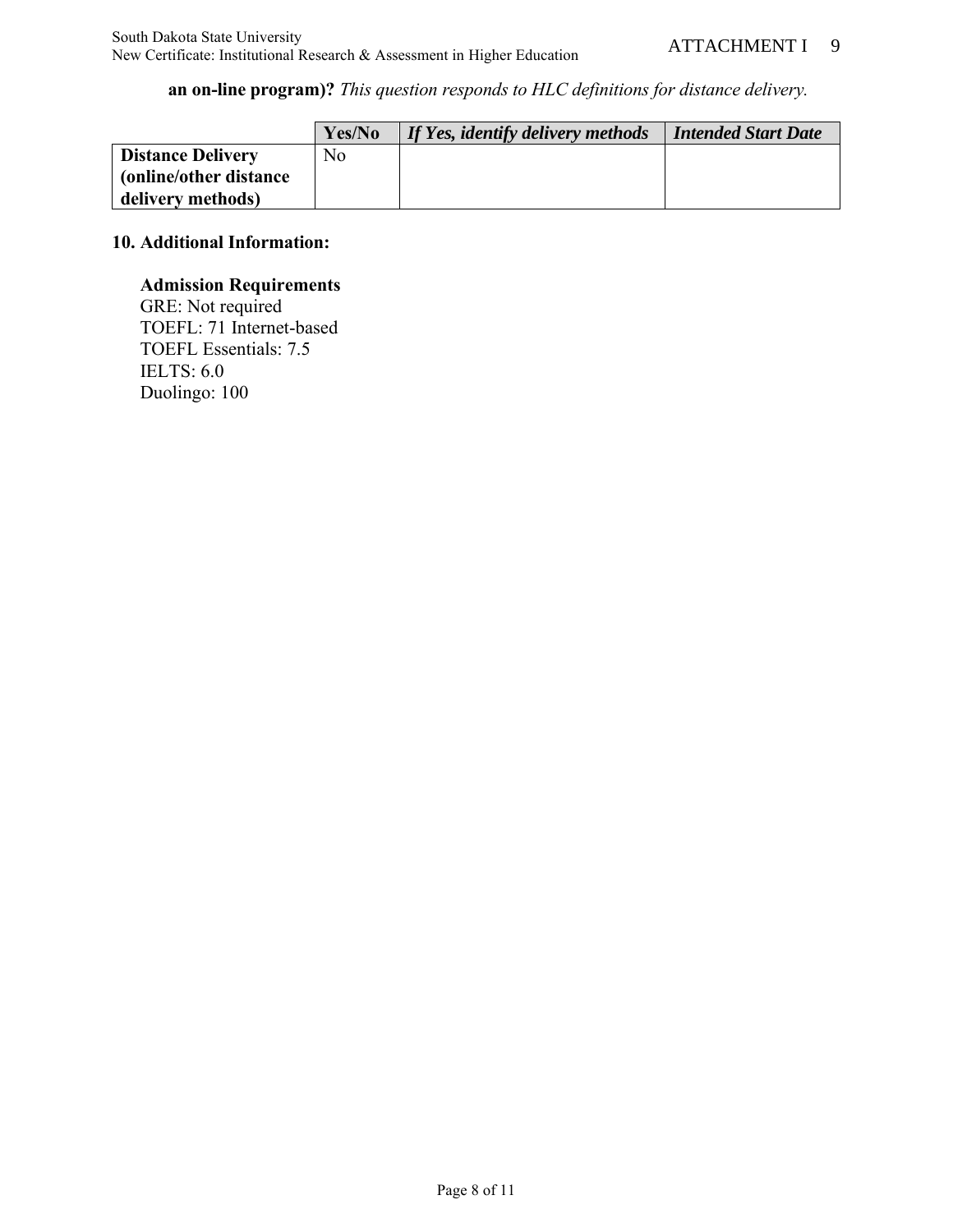## **Appendix A New Course Request**



# **SOUTH DAKOTA BOARD OF REGENTS** ACADEMIC AFFAIRS FORMS New Course Request

| <b>SDSU</b>                            |                                                | <b>College of Education &amp; Human Sciences / School of</b><br><b>Education, Counseling &amp; Human Development</b> |  |  |
|----------------------------------------|------------------------------------------------|----------------------------------------------------------------------------------------------------------------------|--|--|
| <b>Institution</b>                     | <b>Division/Department</b>                     |                                                                                                                      |  |  |
| Dennis D. Hedge                        |                                                | 4/27/2022                                                                                                            |  |  |
|                                        | <b>Institutional Approval Signature</b>        | Date                                                                                                                 |  |  |
|                                        |                                                |                                                                                                                      |  |  |
|                                        | <b>Section 1. Course Title and Description</b> |                                                                                                                      |  |  |
| <b>Prefix &amp; No.</b>   Course Title |                                                | Credits                                                                                                              |  |  |

| <b>Prefix &amp; No.</b>   Course Title |                                                                | <b>Credits</b> |
|----------------------------------------|----------------------------------------------------------------|----------------|
| EDER 605                               | Foundations of Institutional Research and Assessment in Higher |                |
|                                        | Education                                                      |                |

#### **Course Description**

This course helps students explore knowledge and skills needed for a career in institutional research or assessment.

## **Pre-requisites or Co-requisites**

| Prefix & No.                     | Course Title | Pre-Reg/Co-Reg? |
|----------------------------------|--------------|-----------------|
| None                             |              |                 |
| <b>Registration Restrictions</b> |              |                 |

None

### **Section 2. Review of Course**

## **2.1.Will this be a unique or common course?**

#### ☒ **Unique Course**

| Prefix & No.    | <b>Course Title</b>           | redits' |
|-----------------|-------------------------------|---------|
| <b>EDER 515</b> | <b>Educational Assessment</b> |         |
| $\mathbf{r}$    | 0.1100                        |         |

Provide explanation of differences between proposed course and existing system catalog courses below:

There are several courses with the term 'assessment'. These courses tend to focus on assessment in k-12 education or assessment within a particular field – not higher education assessment. There are no courses that specifically address Institutional Research in Higher Education content.

## **Section 3. Other Course Information**

#### **3.1. Are there instructional staffing impacts?**

☒No. Schedule Management, explain below: Course will be taught by personnel from the SDSU Office of Institutional Research and Assessment. No additional teaching load will be placed on instruction staff in the School of Education, Counseling & Human Development or the College of Education and Human Sciences.

- **3.2. Existing program(s) in which course will be offered:** Institutional Research and Assessment in Higher Education Certificate
- **3.3. Proposed instructional method by university:** D Discussion/Recitation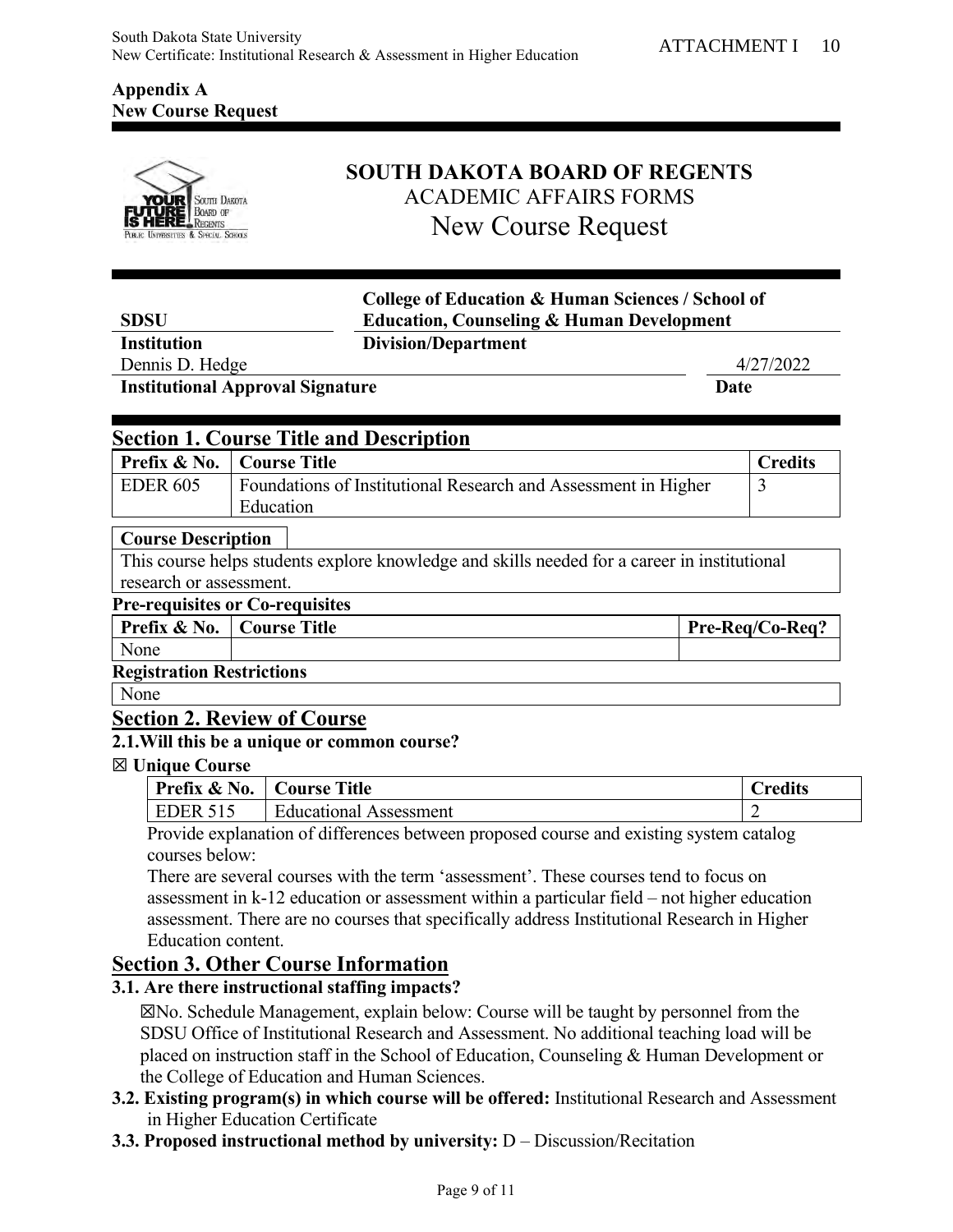- **3.4. Proposed delivery method by university:** 001 Face to Face Term Based Instruction, 015 Internet Asynchronous – Term Based Instruction, 018 – Internet Synchronous
- **3.5. Term change will be effective:** Fall 2022
- **3.6. Can students repeat the course for additional credit?** □ Yes, total credit limit: ⊠ No
- **3.7.** Will grade for this course be limited to S/U (pass/fail)?  $\Box$  Yes  $\boxtimes$  No
- **3.8. Will section enrollment be capped?**  $\boxtimes$  Yes, max per section: 20  $\Box$  No
- **3.9. Will this course equate (i.e., be considered the same course for degree completion) with any other unique or common courses in the common course system database in Colleague and the Course Inventory Report?** ☐ Yes ☒ No

**3.10. Is this prefix approved for your university?**  $\boxtimes$  Yes  $\Box$  No

# **Section 4. Department and Course Codes (Completed by University Academic Affairs)**

- **4.1. University Department Code:** SECH
- **4.2. Proposed CIP Code:** 13.0608

Is this a new CIP code for the university?  $\square$  Yes  $\square$ No

#### **NEW COURSE REQUEST Supporting Justification for On-Campus Review**

| Jana Hanson                | Jana Hanson              | 1/6/2022    |
|----------------------------|--------------------------|-------------|
| <b>Request Originator</b>  | <b>Signature</b>         | Date        |
| Kurt Cogswell              | Kurt Cogswell            | 2/15/2022   |
| <b>Department Chair</b>    | <b>Signature</b>         | Date        |
| <b>Suzette Burckhard</b>   | <b>Suzette Burckhard</b> | 2/28/2022   |
| <b>School/College Dean</b> | <b>Signature</b>         | Date        |
| Jay Trenhaile              | Jay Trenhaile            | 12/3/2021   |
| <b>Department Chair</b>    | <b>Signature</b>         | Date        |
| Matt Vukovich              | Matt Vukovich            | 12/9/2021   |
| <b>School/College Dean</b> | <b>Signature</b>         | <b>Date</b> |

1. Provide specific reasons for the proposal of this course and explain how the changes enhance the curriculum.

EDER 605 Foundation of Institutional Research and Assessment in Higher Education will be a required course for the proposed graduate certificate in Institutional Research and Assessment. This course helps students explore knowledge and skills needed for a career in institutional research or assessment.

- 2. Note whether this course is:  $\boxtimes$  Required  $\Box$  Elective
- 3. In addition to the major/program in which this course is offered, what other majors/programs will be affected by this course? None
- 4. If this will be a dual listed course, indicate how the distinction between the two levels will be made. N/A
- 5. Desired section size 20
- 6. Provide qualifications of faculty who will teach this course. List name(s), rank(s), and degree(s). Jana Hanson, Ph.D.
- 7. Note whether adequate facilities are available and list any special equipment needed for the course. No special equipment. Adequate facilities are available.
- 8. Note whether adequate library and media support are available for the course. There is adequate library and media support available.
- 9. Will the new course duplicate courses currently being offered on this campus? ☐ Yes ☒ No